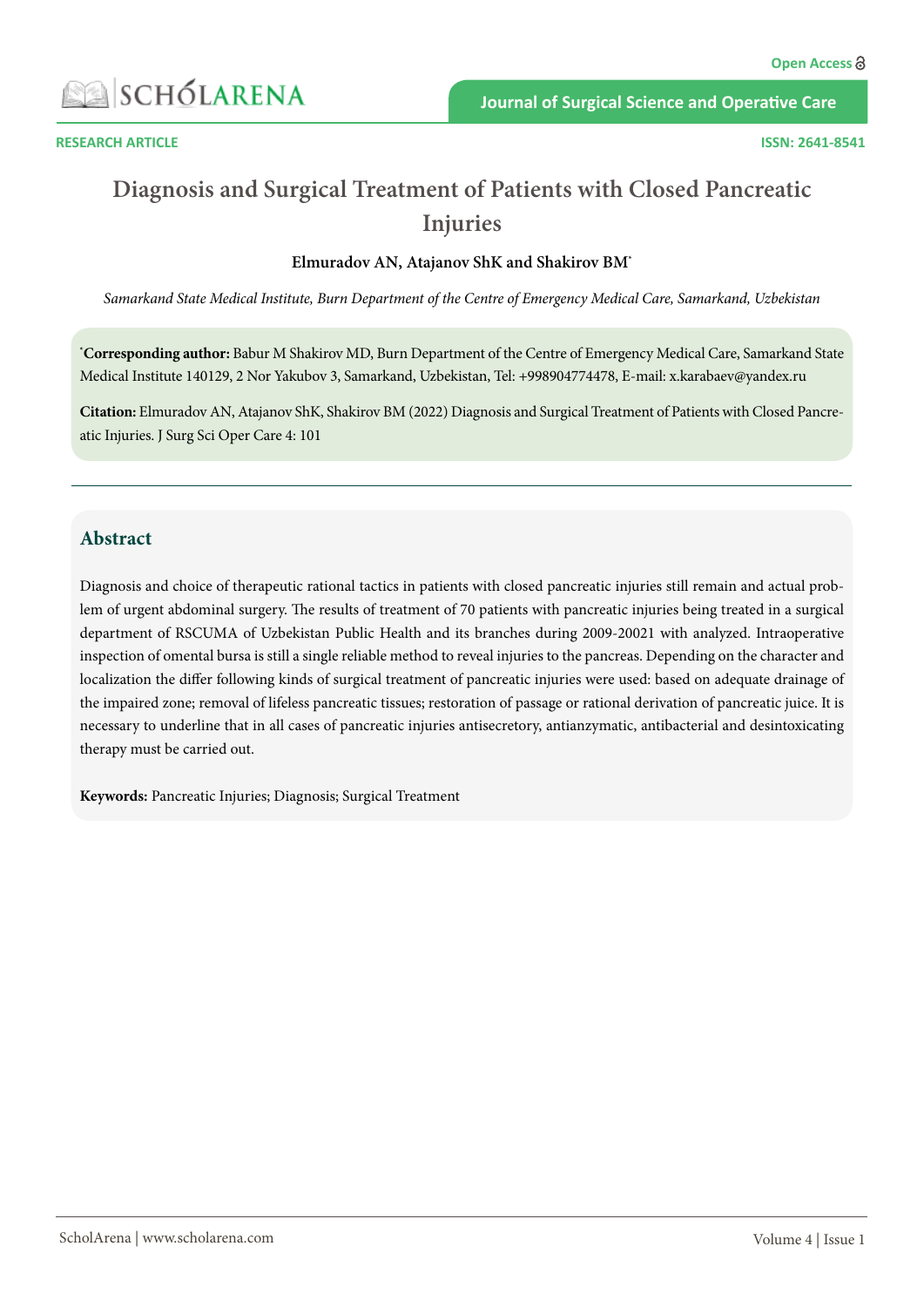# **Introduction**

Diagnosis and choice of therapeutic rational tactics in patients with closed pancreatic injuries still remain and actual problem of urgent abdominal surgery. Traumatic damages to pancreas due to its deep localization and good defense occur comparatively seldom. In peace time they make 1-8%, gunshot wounds make 0,7-1% of all injuries [1-5].

Pancreatic injury more often occurs in closed trauma, it seldom occurs as isolated and four times more often in men than in women. In closed traumas the body and the head of the pancreas are more often impaired and the tail is not so often [6]. The mechanism of its damage occurs as the following: severe mechanic pressure into the area of the upper half of abdomen causes displacement of mobile organs of abdominal cavity while pancreas is attached to a spinal column, is pressed to it and gets trauma. It more often occurs in direct blow into the upper half of abdomen (Figure 1), steering injury (Figure 2), fall from a height or strong compression from outside.



**Figure 1:** Blow into the upper half of abdomen



**Figure 2:** Steering injury upper half of abdomen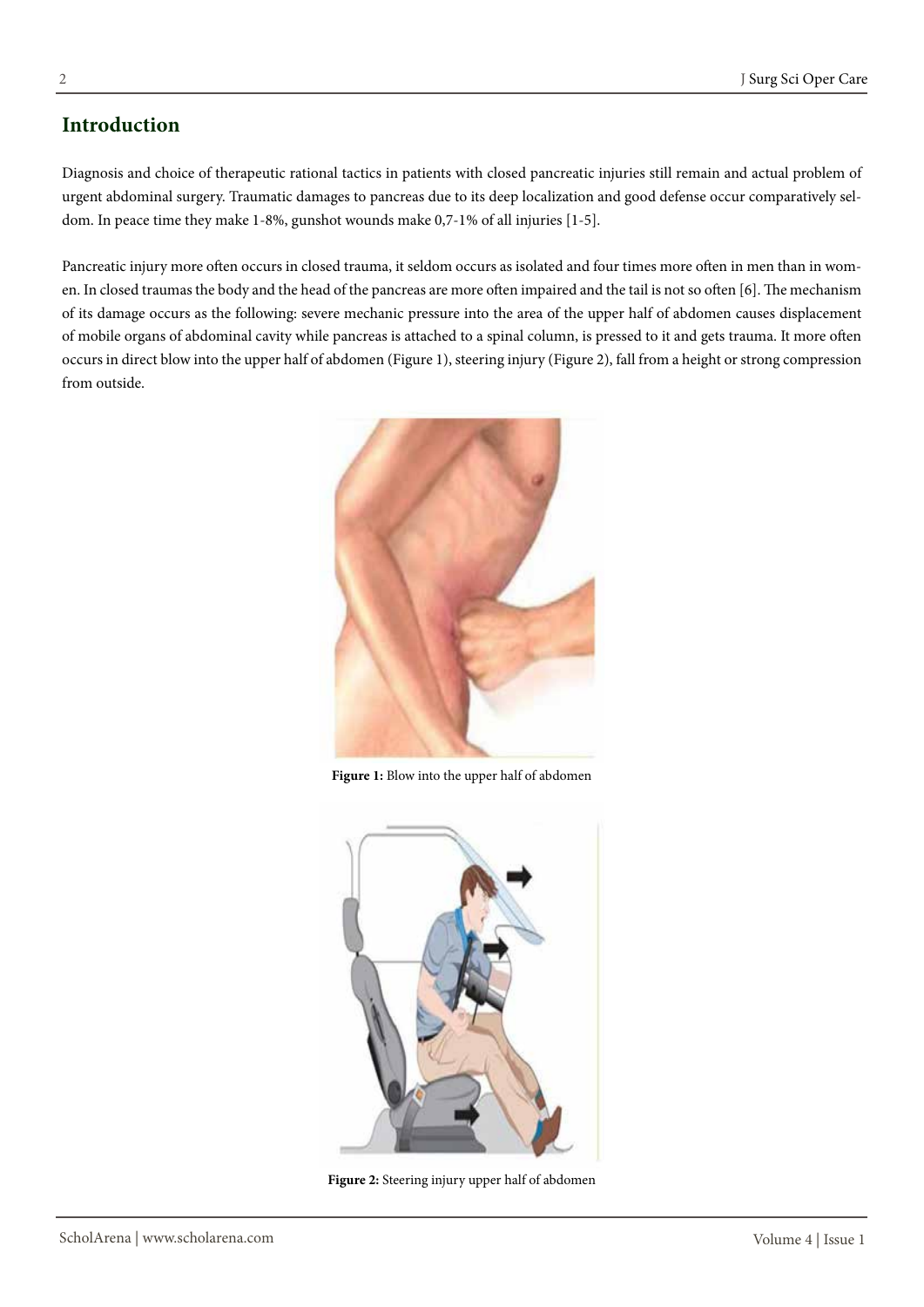Pancreatic injuries symptoms are not specific and are often considered as traumas of the other organs, so clinical diagnosis of this condition is difficult [7,8]. If a person undergoes urgent laparotomy pancreatic injuries diagnosis includes complete inspection of abdominal organs and retroperitoneal area [9].

Typical errors are made when incisions of gastrocolic ligament and inspection of omental bursa are avoided and refusal from pancreas mobilization (Figure 3) according to Koher result in absence of pancreatic injuries diagnosis even during laparotomy. Most of surgeons consider that indication to surgical treatment and choices of operation depend on the degree of pancreatic injury [10-12].



**Figure 3:** Typical errors when incisions of gastrocolic ligament and inspection of omental bursa are avoided and refusal from pancreas mobilization

In clinical picture of patients with pancreatic injury such symptoms as shock, hemoperitoneum, peritonitis can be evident in various degree depending on the damage severity. Destruction of pancreas is accompanied by damage to vessels, impairment of intact pancreatic ducts and enzymes penetration into parenchyma with their further activation by cytokinesis. It contributes to the development of edema and aseptic pancreatonecrosis. Of it is often difficult to make diagnosis of isolated pancreatic injuries it only becomes possible in combined damages during the operation. Such patients are mostly operated with diagnosis of peritonitis and internal bleeding, having suspicion on rupture of parenchymatous organs. The most frequent complications due to pancreatic trauma are: pancreatitis, retroperitoneal phlegmon, abscess of omental bursa, sepsis, pancreatic fistula, pseudocysts. Lethal outcome in isolated pancreatic injuries is high: 17,5 - 32,3%, and in combined damages it achieves 40-80% [13-16].

**The aim of the research:** to summarize the experience of surgical treatment of closed pancreatic traumas.

## **Material and Methods**

A retrospective evaluation of patients with pancreatic injuries underwent treatment between 2009 and 2021 at the Emergency Department of our teaching hospital. This study received approval from surgical department of Samarkand Centre of Emergency Medical Care (RCSUMA), Uzbekistan. This surgical department admits patient from Samarkand region, with the population of at least 2 million.

There were 64 (91.4%) men and 6 women aged 18-57 years. The mechanism of trauma is shown in (Table 1).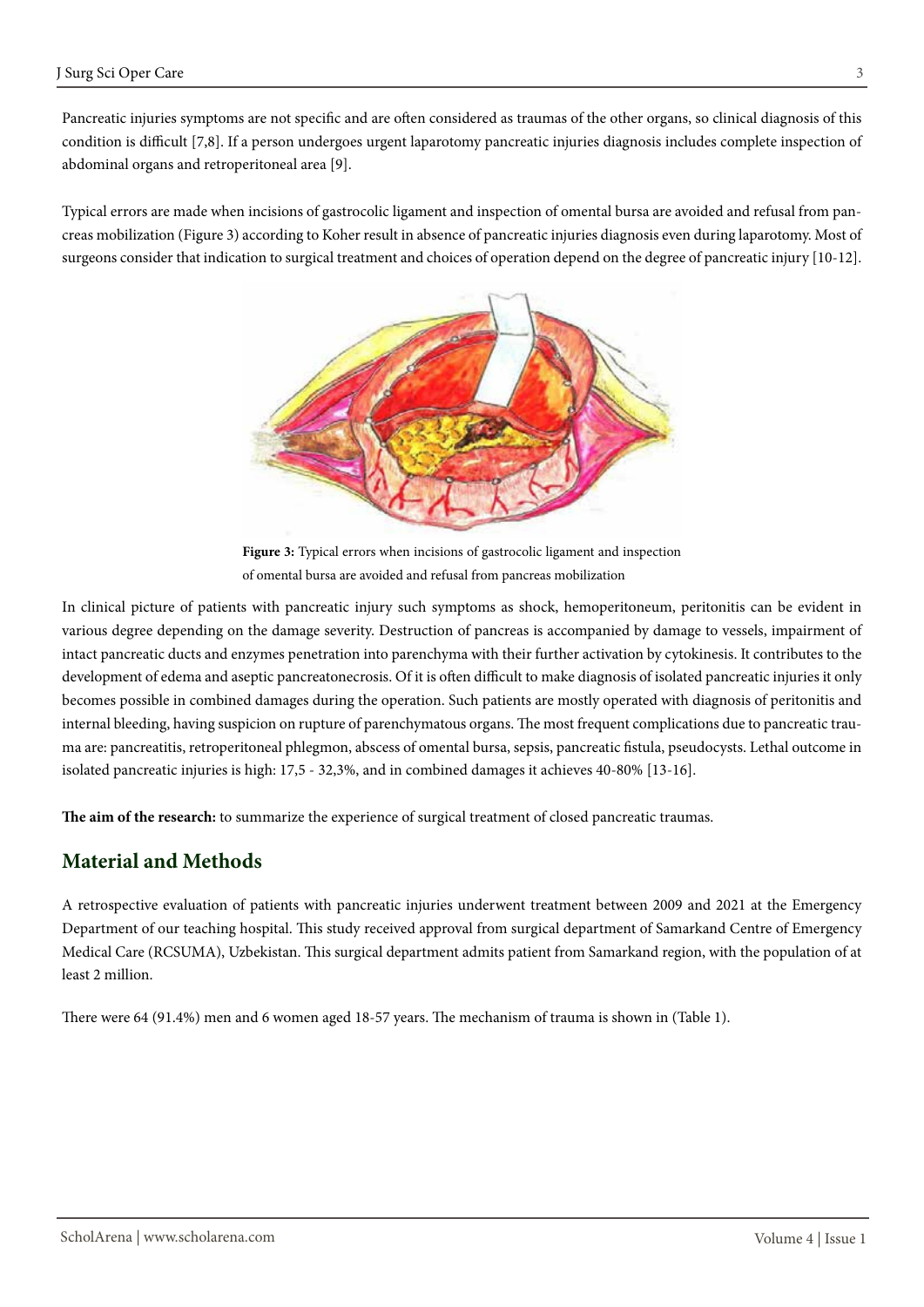| The causes of injury | The number of patients | $\%$  |
|----------------------|------------------------|-------|
| Traffic accident     | 25                     | 35,7% |
| Fall from a height   | 23                     | 32,8% |
| Civilian of trauma   | 11                     | 15,7% |
| Stirring injury      | 8                      | 11,4% |
| Sport injury         | $\overline{2}$         | 2,8%  |
| Occupational injury  | 1                      | 1,4%  |
| Total                | 70                     | 100%  |

**Тable 1:** Mechanism of Injury to the Pancreas

Isolated injuries of pancreas were observed in 20 (29%), multiple in 32 (45%), combined in 18 (26%) patients. In all patients' pancreatic injury was combined with damage to the other organs and systems (liver, spleen, stomach, small and large intestines, retroperitoneal hematoma, trauma of the brain and spinal cord, chest). Most of the patients – 35 (51.4%) were delivered by emergency team and 34 (48,5%) patients look care of themselves. 58 patients hospitalized in till 6 hours 27 (23,5%) patients had damage to pancreatic head, 59 (51,3%) to pancreatic body and 29 (25,2%) to the tail.

All patients underwent emergency complex clinical, laboratory and instrumental examination. Standard study of general and biochemical blood analysis, general urine analysis, summarizing X-ray examination of the thoracic and abdominal cavities, ultrasonic examination of abdominal cavity and retroperitoneal area. Computerized tomography, MRT, laparoscopy was performed taking into account severity of patients' condition. According to us data free fluid in the abdominal cavity was revealed in 80,5% observations of closed injuries of the pancreas. Multispiral computerized tomography (MSCT) was only performed 7 patients. There were only revealed indirect changes on the side of pancreas in 4 patients with CTS of unknown prescription with posttraumatic pancreatic cysts.

Indications to laparoscopy in 27 (38,5%) patients with closed pancreatic trauma appeared to be: hemorrhagic shock, disparity between clinical picture and the date of the laboratory and invasive instrumental methods, impairment of consciousness, signs of extensive injuries to anterior abdominal wall, severe combined trauma. In diagnostic laparoscopy there were revealed either direct injuries of the abdominal organs or their indirect signs like hemoperitoneum. In most cases the decision about convertion of approach was made.

#### **Results**

All patients developed acute posttraumatic pancreatitis due to general (traumatic and posttraumatic) and local changes. In mechanic impairment local changes in pancreas occur due to traumatic necrosis of parenchyma, secondary destruction as a result of vascular and dust impairments with discharge of active pancreatic secretion. In order to estimate severity of pancreatic injury we used classification of pancreatic injury severity in our research (Table 2).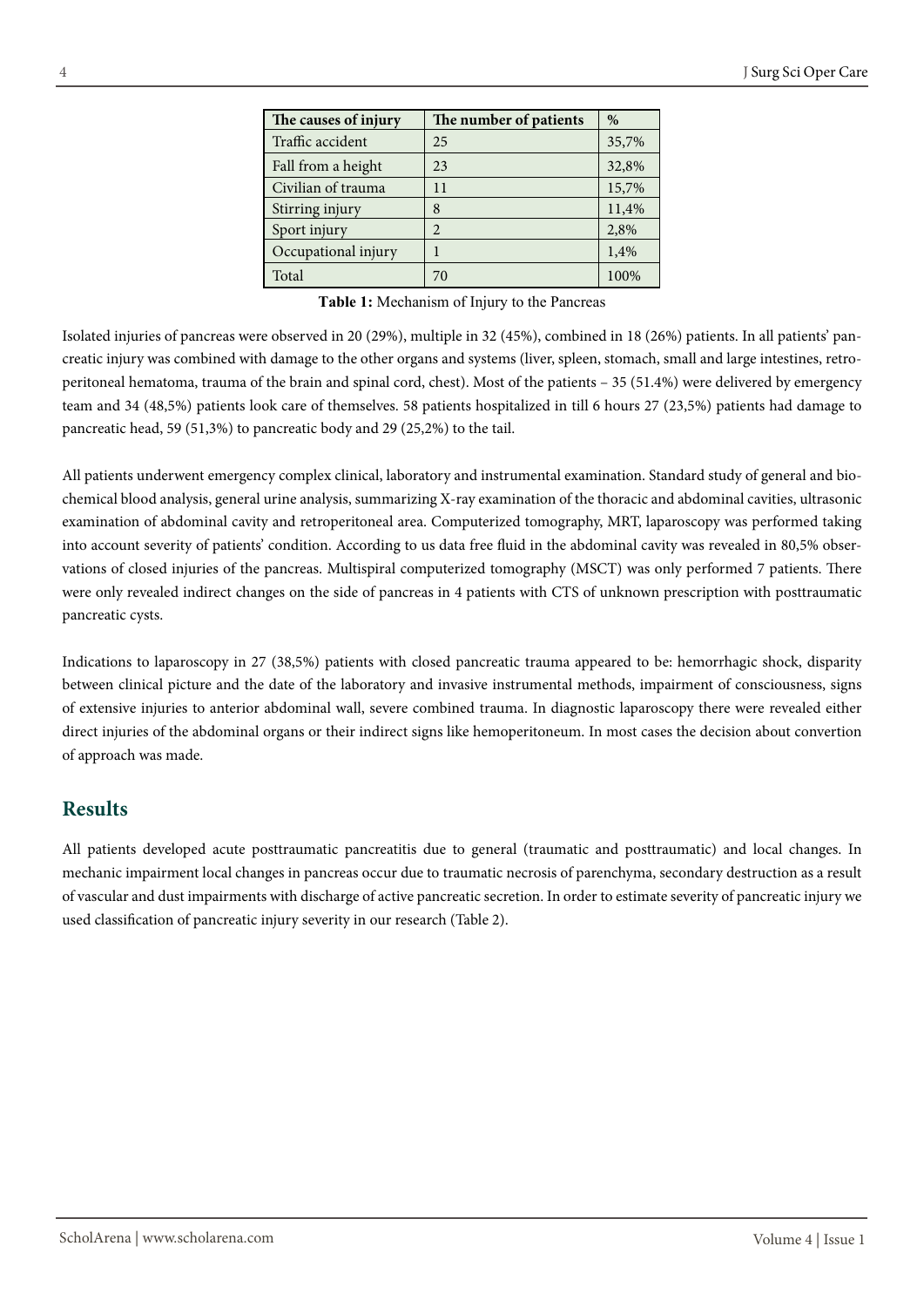|                           | Degree of damage severity | The character<br>of damage | <b>Description of damage</b>                                                                                  | Number of<br>patients | $\%$  |
|---------------------------|---------------------------|----------------------------|---------------------------------------------------------------------------------------------------------------|-----------------------|-------|
| I                         |                           | Hematoma                   | Severe bruise without<br>damages to pancreatic<br>duct or loss of tissue                                      |                       |       |
|                           |                           | Rupture                    | Severe rapture without<br>damage to the dust or<br>loss of tissue                                             | 10                    | 18,2% |
|                           |                           | Hematoma                   | Includes more than 1<br>past                                                                                  |                       |       |
| $\rm II$                  |                           | Rupture                    | Rupture of <50% of cir-<br>cumference                                                                         | 34                    | 48,5% |
| III                       |                           | Rupture                    | Distal rupture or dam-<br>age to parenchyma with<br>damage to the duct                                        | 20                    | 28,5% |
| ${\rm IV}$                |                           | Rupture                    | Proximal (to the right<br>${\rm from}$<br>superior<br>mes-<br>entery vein) rupture or<br>damage to parenchyma | 6                     | 10,9% |
| $\ensuremath{\mathbf{V}}$ |                           | Rupture                    | Massive crushing and<br>rupture of pancreatic<br>head                                                         |                       |       |
| Total                     |                           |                            |                                                                                                               | $70\,$                | 100%  |

**Тable 2:** Classification of the severity of damage to the pancreas

Clinical picture of pancreatic injury was characterized by the phenomena of traumatic shock in 27 patients, internal bleeding in 18 and peritonitis in 10. Increase of amylase activity in blood and urine in 3 and more hours was observed in 49 (61,4%) patients.

Depending on the character and localization the following kinds of operative treatment of pancreatic injuries were used: based on adequate drainage of the impaired zone; removal of lifeless pancreatic tissues; restoration of passage or rational derivation of pancreatic juice.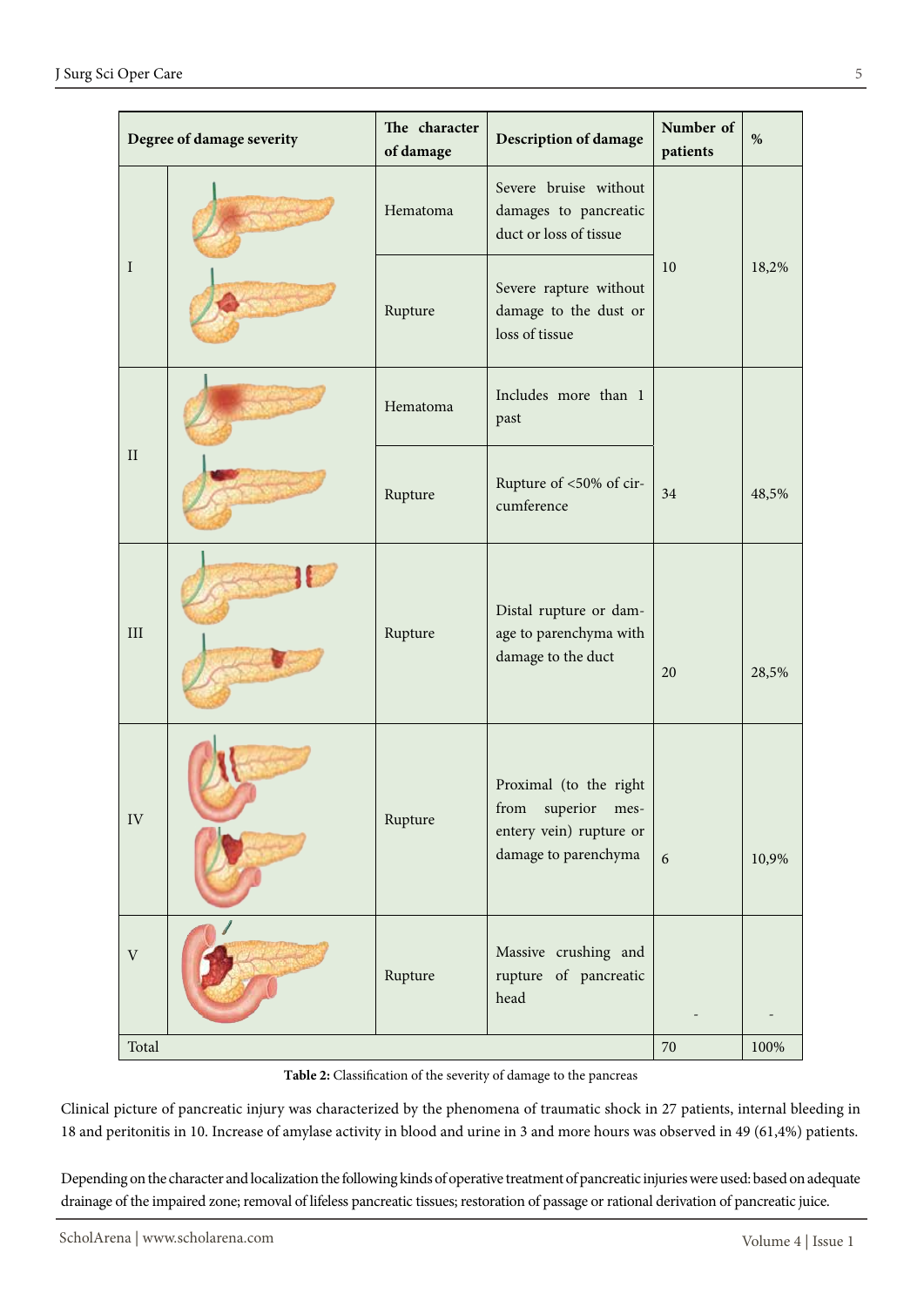- $\checkmark$  Laparoscopic inspection, pancreatoscopy, sanation and drainage of omental bursa and abdominal cavity 6 (8, 5%) patients.
- $\checkmark$  Hemostasis, rational drainage of the impaired zone 39 (55, 7%) patients.
- $\checkmark$  Opening and emptying of retroperitoneal hematomas -22 (31, 4%) patients.
- $\checkmark$  Left side resection of pancreas and defunctionalizing of duodenum -3 (4, 2%) patients.

The biggest frequency of posttraumatic pancreatitis was noted in patients with III-IV degree of pancreatic injury (90, 5% and 89, 6% accordinaly).

In 2017 [Krieg](https://pubmed.ncbi.nlm.nih.gov/?term=Krige+JE&cauthor_id=28596059) J. et. al. [17] proposed a prognosis scale of unfavorable outcome due to pancreatic injury (PIMS) as a quality of component assessment of the results based on 5 variable quantities and revealed a good prognosis in the whole (AUC 0,84) in the series from 473 patients' pancreatic injuries (Table 3).

According to our scale data concerning unfavorable outcome due to pancreatic traumas all patients were distributed like the following (Table 4).

| N <sup>0</sup> | Criteria                                       | Scores         |                   |  |  |
|----------------|------------------------------------------------|----------------|-------------------|--|--|
| 1.             | Age of more than 55 years                      | 5              |                   |  |  |
| 2.             | Shock                                          | 5              |                   |  |  |
| 3.             | Injury of large pancreatic vessels             | $\overline{2}$ |                   |  |  |
|                | The number of combined abdominal traumas:      |                |                   |  |  |
| 4.             | No                                             | 0              |                   |  |  |
|                |                                                | 1              |                   |  |  |
|                | $\overline{2}$                                 | $\overline{2}$ |                   |  |  |
|                | 3 and more                                     | 3              |                   |  |  |
| 5              |                                                | 1              |                   |  |  |
|                | Score of AAST                                  | $\overline{2}$ |                   |  |  |
|                |                                                | 3              |                   |  |  |
|                | <b>OIS</b>                                     | $\overline{4}$ |                   |  |  |
|                |                                                | 5              |                   |  |  |
|                | Lethal outcome depending on degree of severity |                |                   |  |  |
| N <sup>0</sup> | Degree of severity                             | Оценка PIMS,   |                   |  |  |
|                |                                                |                | Lethality %       |  |  |
|                |                                                | в баллах       |                   |  |  |
| 1.             | Mild                                           | $0 - 4$        | Low, less than 1% |  |  |
| 2.             | Average                                        | $5-9$          | Average, 15-17%   |  |  |
| 3.             | Severe                                         | $10-20$        | High, 50%         |  |  |

**Тable 3:** Classification of the severity of damage to the pancreas

| Degree of severity         | <b>Assement PIMS</b> | Lethality, %        | The number of<br>patients | $\frac{0}{0}$ |
|----------------------------|----------------------|---------------------|---------------------------|---------------|
| mild                       | $0 - 4$              | Low less than $1\%$ | 20                        | 28,5%         |
| Average                    | $5-9$                | Average 15-17%      | 30                        | 43%           |
| Severe                     | $10 - 20$            | High $50\%$         | 20                        | 28,5%         |
| General number of patients |                      |                     | 70                        | 100%          |

**Тable 4:** Distribution of patients according to the Poor Outcome Scale from Pancreatic Injury PIMS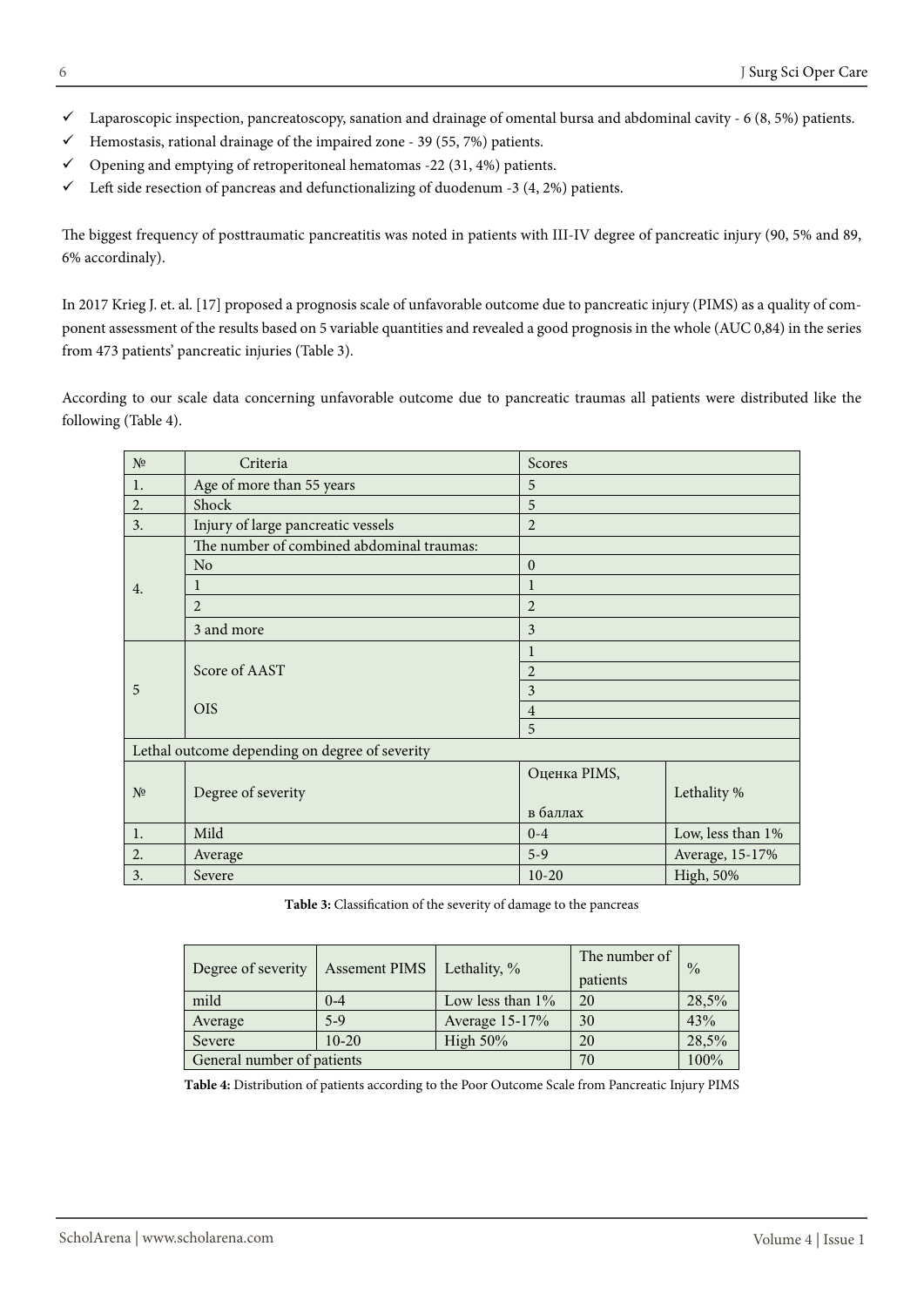Of 70 patients with dominant pancreatic injury 12 patients (17, 1%) died. According to our data on PIMS scale there were no lethal outcomes in a mild degree of severity. 4 patients (13, 3%) dead in the group of average degree of severity and 8 patients (40%). The main cause of lethal outcomes in 6 patients with severe destructive posttraumatic shock, 1 patient had pancreatitis and peritonitis, multiple complications of combined injuries of the chest and brain.

# **Conclusions**

1. Rare pancreatic injuries, peculiarity of anatomic localization of the organ, absence of pathological sighs, frequent combination with damages to the other organs masks it considerably difficult to diagnose pancreatic injuries.

2. Endovisual technologies in most causes make it possible to reveal only indirect signs of injuries of the inner organs but their use is certainly important as they make it possible to shorten the terms of examination and verify the indications to laparoscopic or open surgical intervention.

3. Intraoperative inspection of omental bursa is still a single reliable method to reveal injuries to the pancreas.

4. It is necessary to underline that in all cases of pancreatic injuries antisecretory, antianzymatic, antibacterial and desintoxicating therapy must be carried out.